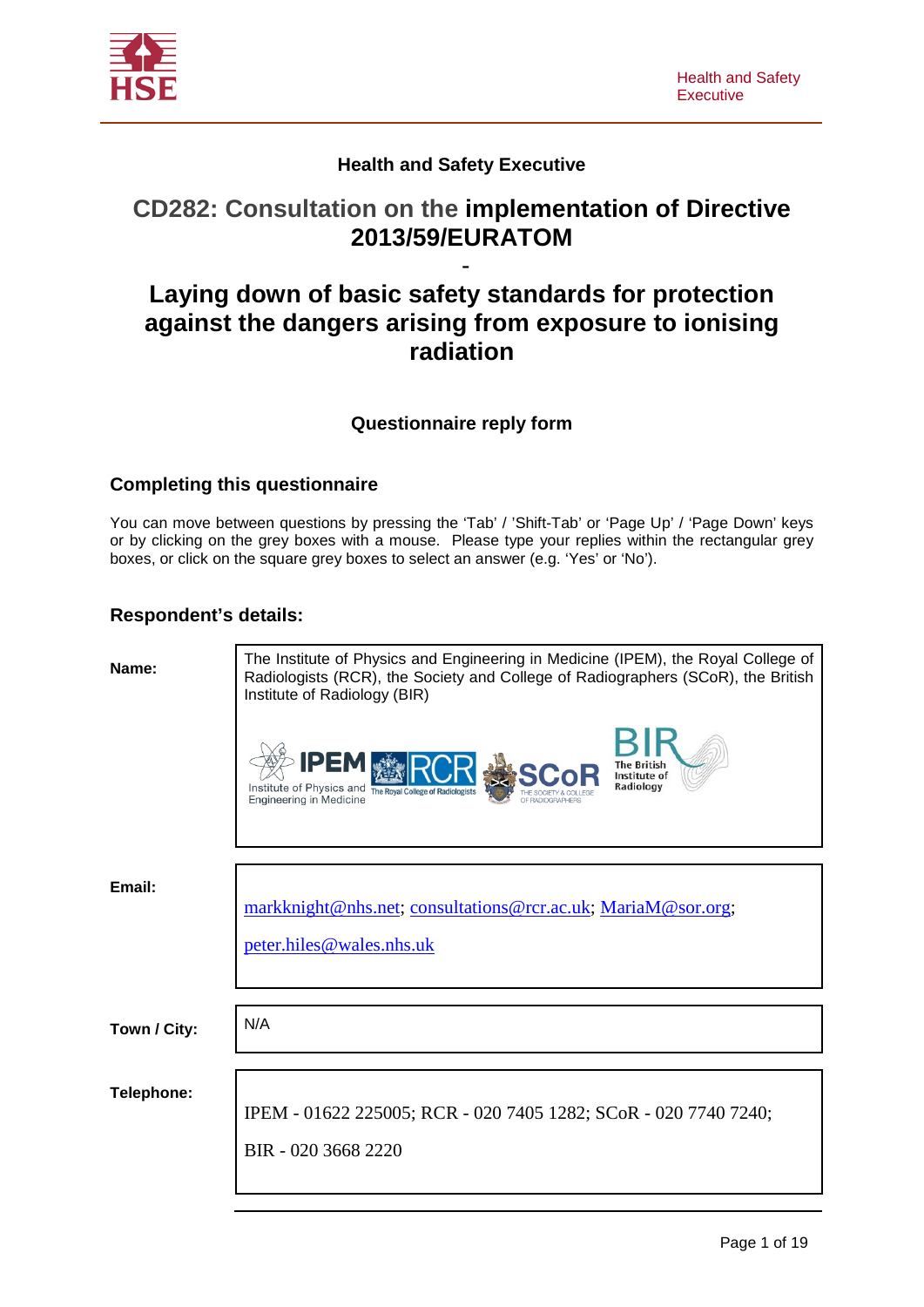

| <b>Job Title:</b>      | N/A                                                                                                                                                                 |
|------------------------|---------------------------------------------------------------------------------------------------------------------------------------------------------------------|
| Postcode:              | N/A                                                                                                                                                                 |
| <b>Street address:</b> | N/A                                                                                                                                                                 |
| Organisation:          | Institute of Physics and Engineering in Medicine, The Royal College of<br>Radiologists, Society and College of Radiographers, The British Institute of<br>Radiology |
| Fax:                   |                                                                                                                                                                     |

# **What is the size of your organisation?**

Choose one option:

| Not applicable        | 1 to 9 employees    |
|-----------------------|---------------------|
|                       |                     |
| 10 to 49 employees    | 50 to 249 employees |
|                       |                     |
| 250 to 1000 employees | 1000+ employees     |
|                       |                     |
| Self-employed         |                     |

| Not applicable     |  | 1 to 9 employees    |  |
|--------------------|--|---------------------|--|
|                    |  |                     |  |
| 10 to 49 employees |  | 50 to 249 employees |  |
|                    |  |                     |  |
| to 1000 employees  |  | 1000+ employees     |  |
|                    |  |                     |  |

┑

# **Which sector are you from?**

Choose one option:

| Academic                      |  |
|-------------------------------|--|
| Consultancy                   |  |
| Local government              |  |
| National government           |  |
|                               |  |
| Non-governmental organisation |  |
| Trade association             |  |

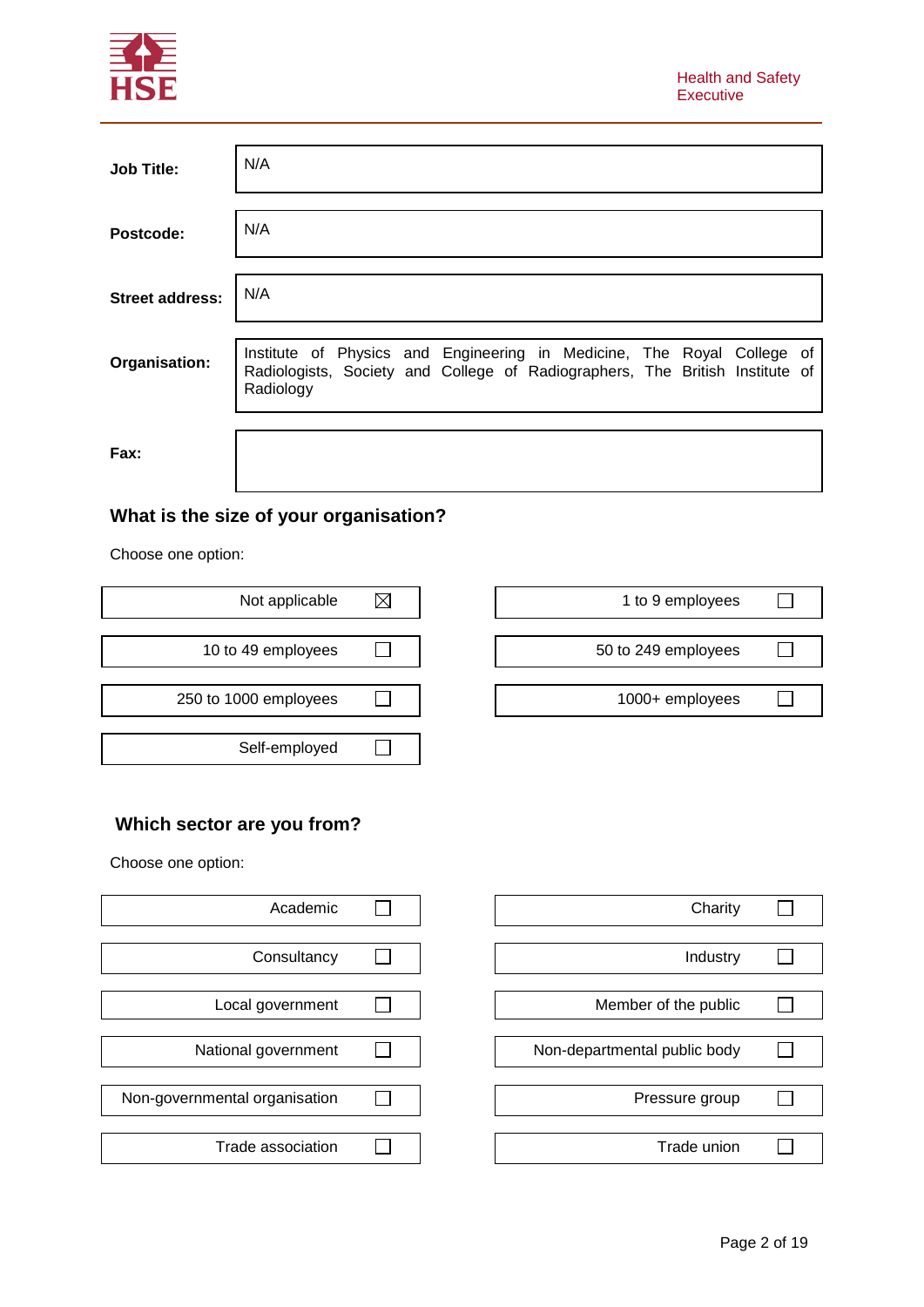

If you chose 'Other' please

Please | Medical Sector<br>specify: | Medical Sector

### **In what role will you be answering these questions?**

Choose one option:

| An employer                    | An employee          |  |
|--------------------------------|----------------------|--|
| Health and safety professional | Trade union official |  |
| Training provider              |                      |  |

Other – please specify:

A group of professional bodies in the medical radiation sector

#### **Confidentiality**

Please indicate below whether your comments can be made available to the public or if you want them to be confidential. (NB if you do not indicate your choice they will be made available to the public. This takes precedence over any automatic notes on e-mails that indicate that the contents are confidential.)

| Public       |  |
|--------------|--|
| Confidential |  |

#### **BSSD Consultation Questions**

### **Q 1. Should HSE implement the Directive as proposed?**

| Strongly agree             |             |
|----------------------------|-------------|
| Agree                      | $\boxtimes$ |
| Neither agree nor disagree |             |
| Disagree                   |             |
| Strongly disagree          |             |

#### If you disagree, could you please state why?

Whilst we largely agree with the implementation of the Directive as proposed, we believe that some changes should be made.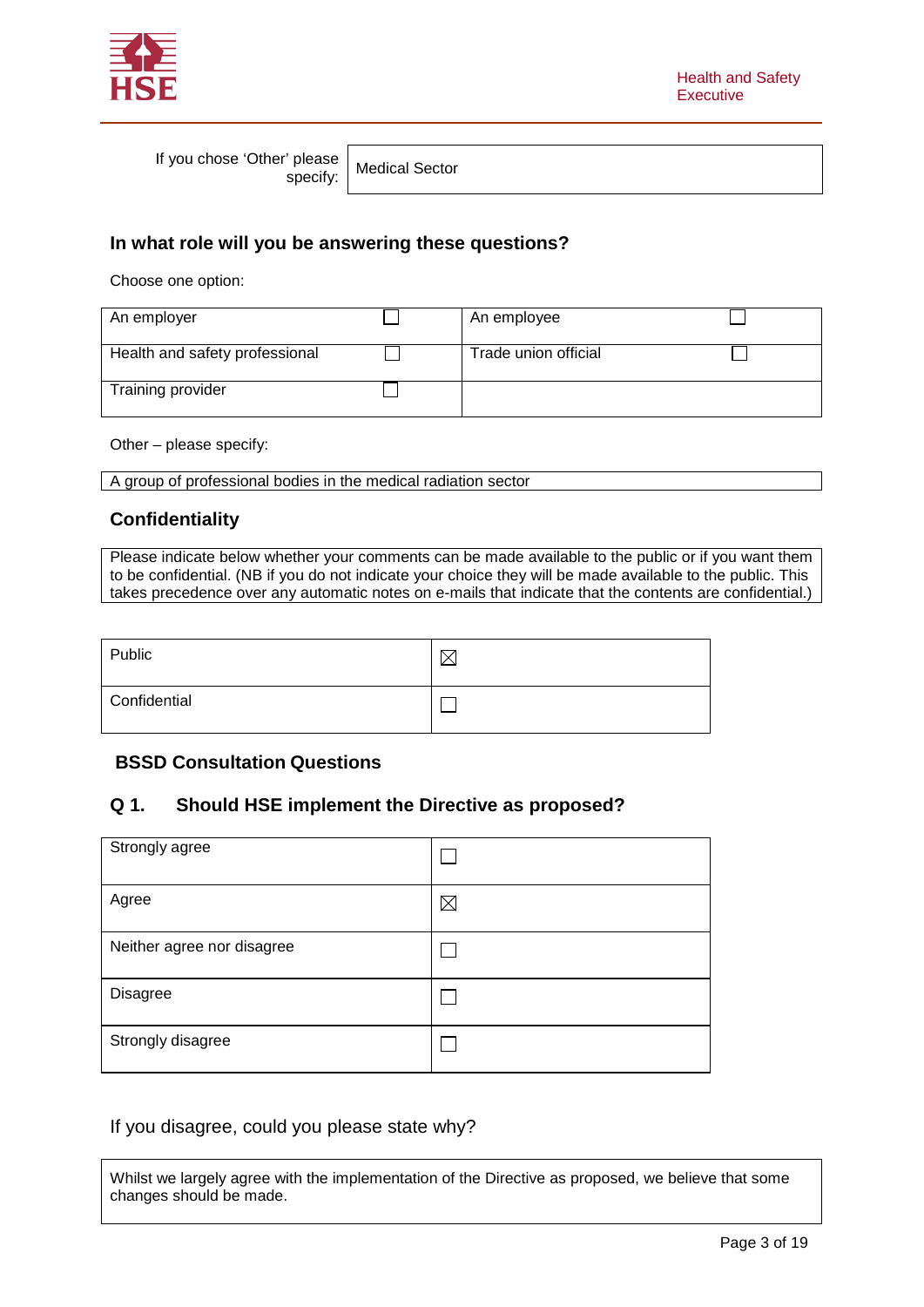

### **Q 2. Do you have any comments on the draft 'Ionising Radiation Regulations 2017', Annex (i) Or those key requirements at Section 10, for example?**

If yes please provide details.

### **Annex (i) by regulation number;**

**Reg 5**

Guidance as to which types of practice would require only notification would be welcome.

### **Reg 6**

Where an employer has a Nuclear Medicine practice (licensed under Reg 7), it is not clear as to whether they would also require a registration for the small sources used for QA and calibration purposes? Or are these small sources included as necessary to the licensed practice? This applies to both Nuclear Medicine and Radiotherapy.

Registration: In the UK, there are organisations which offer radiation exposure (low dose) to asymptomatic individuals for non-medical reasons e.g. measurement of fat composition using DEXA. Obviously, these organisations need to be registered with HSE but, as some of the practices they offer are not justified under JOPIR, how can public protection be assured.

## **Reg 7**

#### **Key Points**

**(4)(d, e, g) These are duplications of requirements under the HASS regulations and EA registration. Is it necessary to duplicate?**

**(5) When the HSE decides on what the conditions are, we consider they should consult. It is important that this is done quickly if employers have to demonstrate compliance with the conditions in order to secure a licence before the IRR17 regulations come into force.** 

 $(2(h))$  What is a significant amount – does that mean non-negligible? If this is the basis for licensing an activity does it not have to be formally defined? Is the discharging of liquid waste arising from Nuclear Medicine a separate practice to the deliberate administration of radioactive substances?

(3) In order for the HSE to grant a licence for HASS, why does HSE not solely require evidence of compliance with the HASS regulations in the form of CTSA approval and an EA registration certificate or permit?

- (4) More clarity is required, specifically;
- (a) Whose responsibilities?
- (b) Competency to do what?
- (c) Define performance criteria
- (f) Maintenance of the source itself?

(4)(d, e, g) These are duplications of requirements under the HASS regulations and EA registration. Is it necessary to duplicate?

(5) When the HSE decides on what the conditions are, we consider they should consult. It is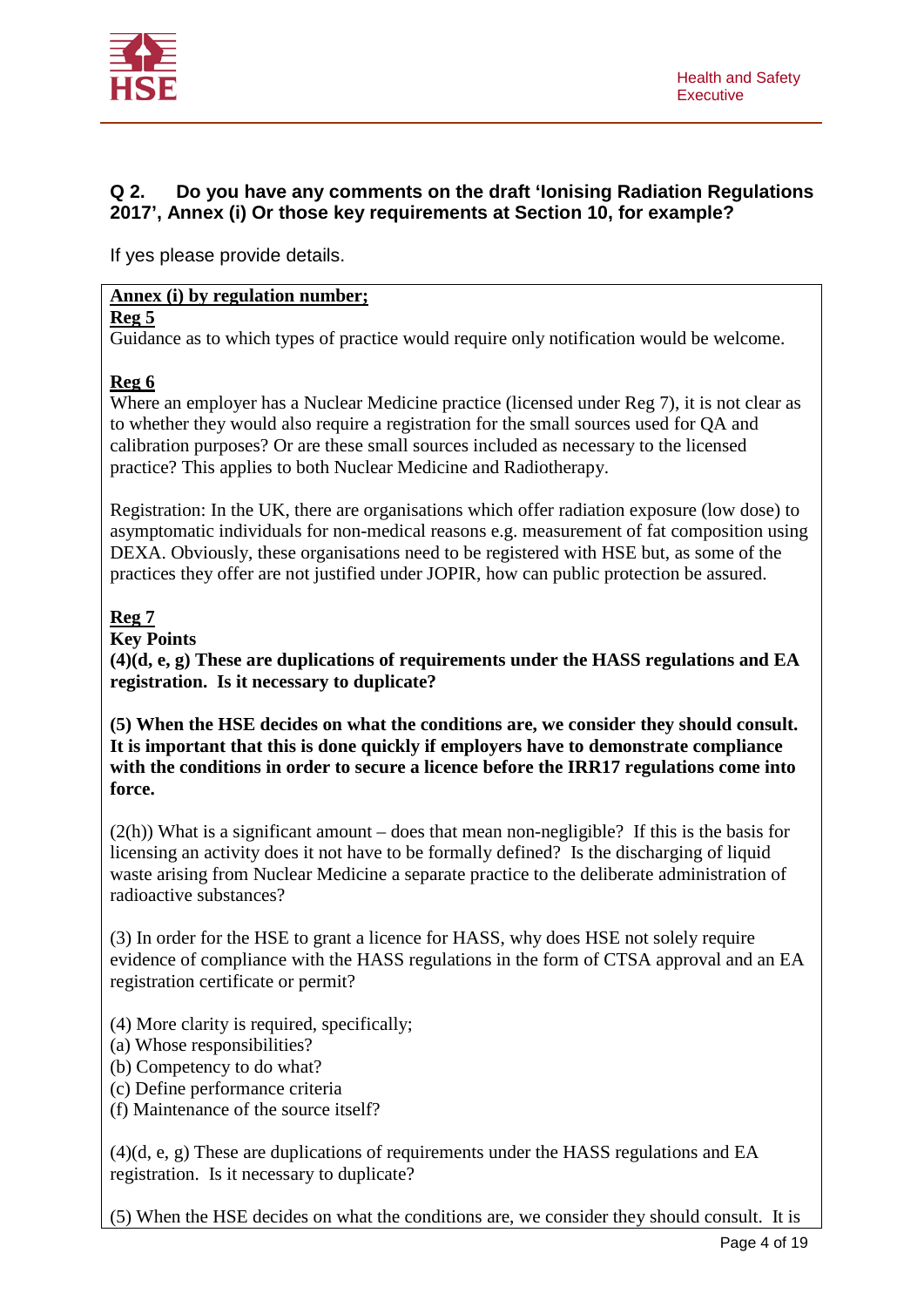

important that this is done quickly if employers have to demonstrate compliance with the conditions in order to secure a licence before the IRR17 regulations come into force. There could be a lot of work involved in meeting the conditions necessary to obtain a licence: would this effort be proportionate? Will it be used by the HSE in ensuring ongoing compliance and suitability to hold a licence for the practice?

(6) Regarding schedule (2); Staff competencies to do what?

Based on a Q&A session during an HSE Webinar a question revealed that there is the potential to need multiple licences for one site which again will be onerous and costly*. (26. Question: If a practice falls under two licensing categories, which one do you apply for a licence under? E.g. nuclear medicine falling under the deliberate administration to persons and practices discharging significant amounts with liquid effluent. Answer: That's two practices therefore two licences will be required.)* Following this logic, a site with a cyclotron, a radiopharmacy, a nuclear medicine department, discharging "significant amounts" of liquid effluent and having a source store/decay store (depending on what is meant by a facility for long term storage of radioactive substances) would need five licences. In addition to IRR, they would also need an ARSAC license under new IRMER and EPR/RSA permits/certificates as well. If these also need annual renewal this could be time consuming and costly.

In ACoP there is the requirement that when heading back into a room where an HASS has been used that a dosemeter with an audible alarm must be worn. This may affect HDR brachytherapy work and any other uses of HASS around the health service/medical physics services (ADSs, monitor calibration facilities) if they have not previously been using realtime electronic dosemeters and therefore an increased cost for purchase and calibration.

This is a good way forward, but there is concern about the "policing" of such licenses. Will HSE undertake more inspection visits or will this purely be based on trust and honesty?

### **Reg 9**

(6a) What does 'during **at least** the remainder of the pregnancy' mean?

(6b) Is it for the employer or the regulations to define 'significant'.

(7) Does the pregnancy declaration need to be in writing? Regulation 15(c) states 'in writing', would it be helpful for this to be replicated here?

Consistency in approach is needed. However, is it necessary to specify in the legislation that the declaration must be in writing? Is that not something for ACOP or guidance?

ACoP 71; Experience elsewhere has suggested that it is beneficial to have this as ACoP for ensuring staff compliance.

ACoP 81; We agree with this deletion.

ACoP 83; Experience has shown that having reference to the ease of cleaning and decontamination of a surface is advantageous at the design stage. Retain ACoP as it is. This is as much a practical measure as was retained in ACoP 96 and 97.

### **Reg 10**

(2) welcome additional text

### **Reg 12**

(3) Clarity on the term average effective dose is required - is it the ensemble average to a critical group? Is this duplicating EA regulations?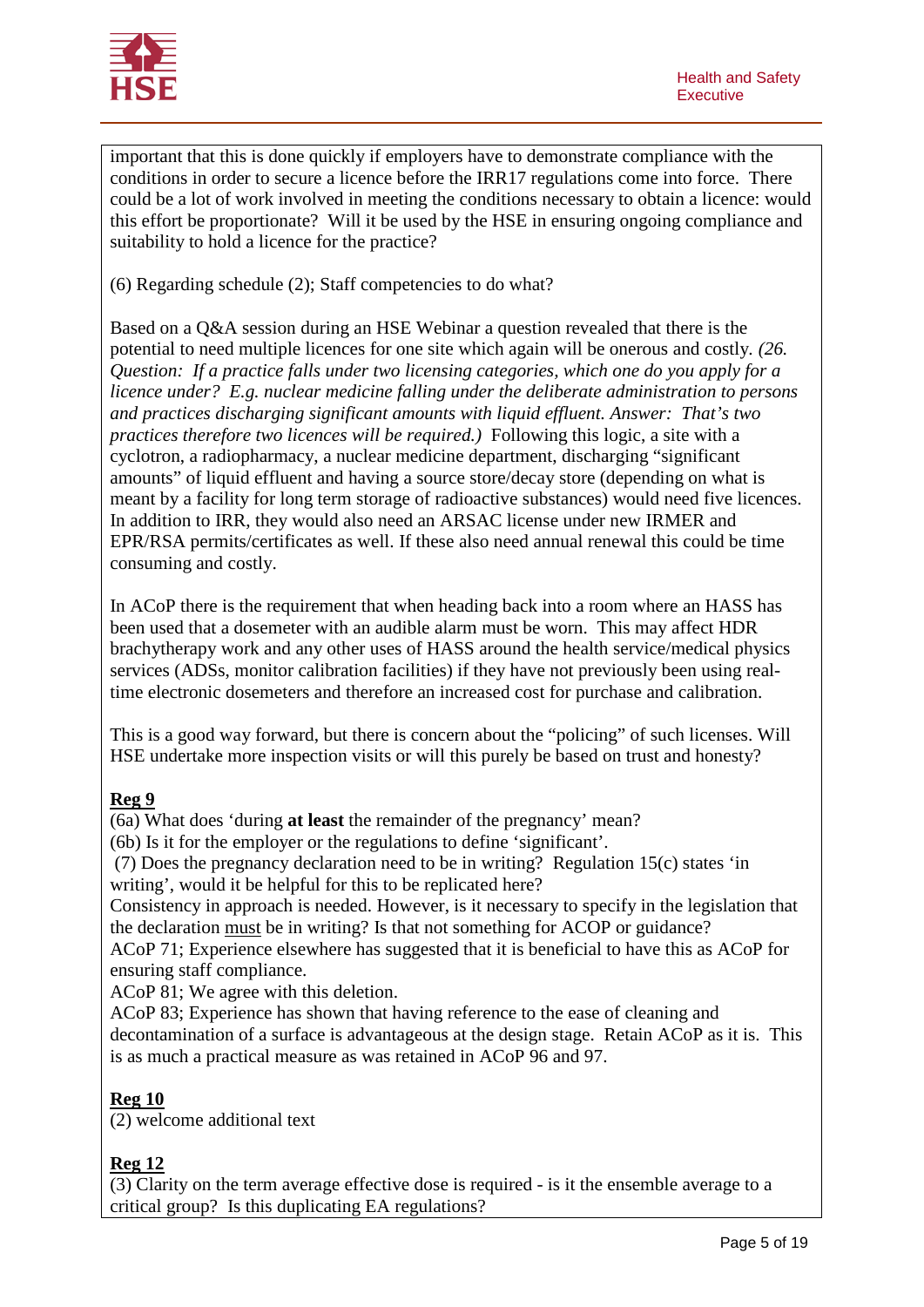

# **Reg 13 Contingency plans**

The definition of a radiation accident is here linked to the need to enact the contingency arrangements. Does that then mean that many "contingency plans" enacted for very minor incidents (e.g. small spills of activity) should not be classed in local rules as contingency plans? Perhaps this could be clarified in ACOP or guidance? Does this also mean the HSE proposes to link notification of a "significant event" with the requirements to keep records of an accident scenario and thus the contingency plans? (although the requirement for notification does not seem to feature in the draft regulations)

Also concerned about the impact of a potential requirement to issue with suitable dose meters or other devices, in either case from an "approved dosimetry service" (this is not always the case locally e.g. Electronic personal dosimeters, EPD, for instant feedback). It could also be considered as not proportionate for many low risk scenarios.

### **Reg 14**

ACoP 232; we agree with the deletion here.

### **Reg 15**

**Key Points**

**2(a-c); these are duplication of EA requirements. Is this necessary? It would help to have more clarity as to what is expected for non-classified workers and how HSE would envisage it being demonstrated.**

Guidance would be welcome on how often training should be provided and what the HSE would regard as proportional. Could this be included in the IRR17 guidance? a(ii) and (d) seem to be two different ways of saying the same thing – could the intended difference be clarified?

2(a-c); these are duplication of EA requirements. Is this necessary?

It would help to have more clarity as to what is expected for non-classified workers and how HSE would envisage it being demonstrated. For example, for a radiation protection department or company working at multiple employers, how do they demonstrate they have received sufficient training for each employer's controlled area? Do they have to have read and sign every set of local rules? Is a local rules summary sufficient etc.?

### **Reg 16**

2(a) Should 'the medical examination prior to employment' be defined somewhere in regulation 25?

(3) Should the employee themselves be on this list? Experience has shown they have a pivotal role in the exchange of information.

For the first time there may be the situation that RPAs have a responsibility under the legislation (to share dose information). Up until now RPAs have only provided advice.

There is agreement with this proposal on the basis that temporary radiographic staff are often employed by various Agencies.

**Reg 17 Key Points**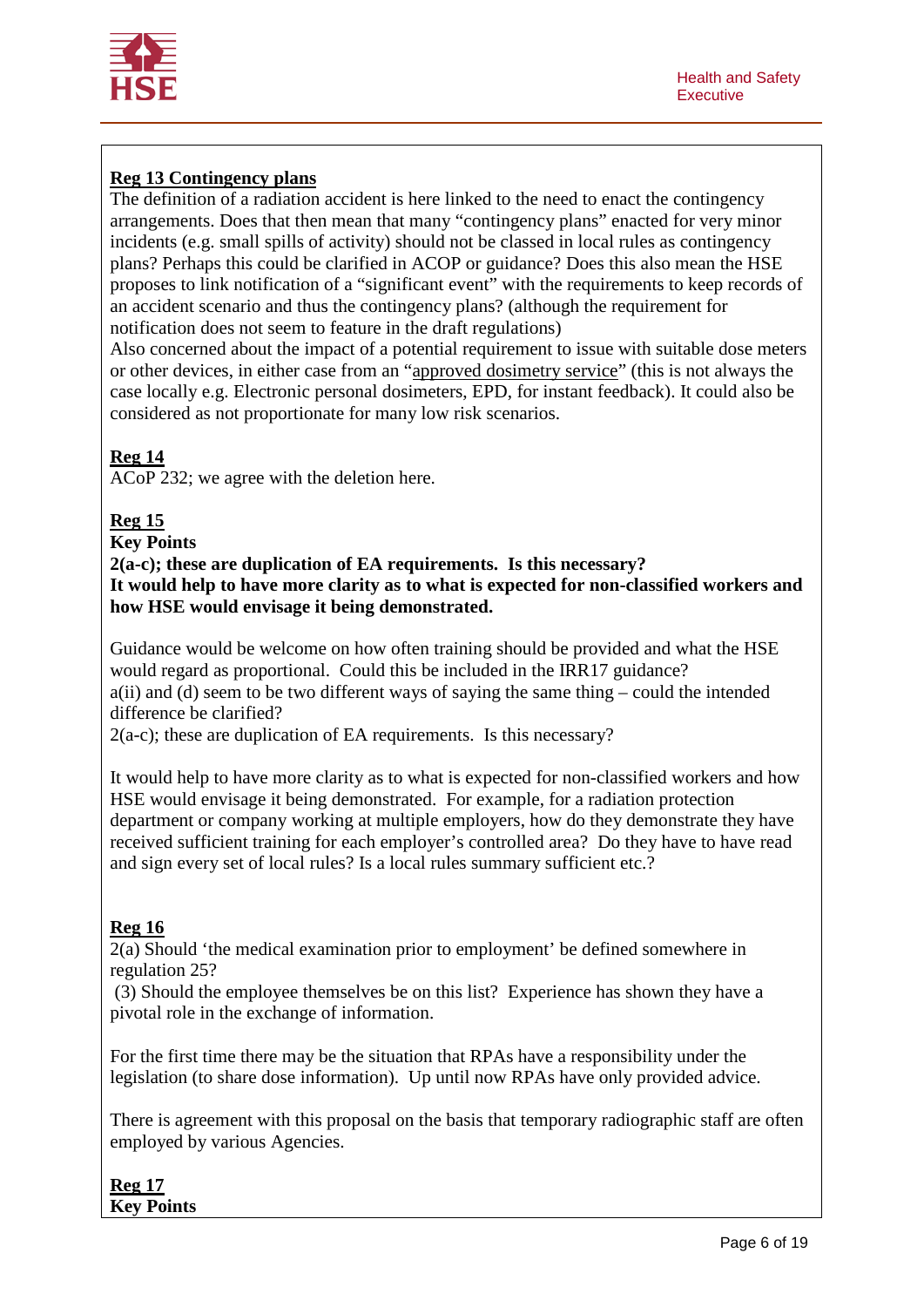

**ACoP 248(a); If a Controlled Area needs to be defined where the Instantaneous dose**  rate (IDR) is  $> 7.5 \mu Sv$  hr<sup>-1</sup> this will have a significant effect on healthcare.

3(b); why is the supervised area eye dose limit one third of the member of the public dose limit?

ACoP 248(a); If a Controlled Area needs to be defined where the IDR is  $> 7.5 \mu Sv$  hr<sup>-1</sup> this will have a significant effect on healthcare. As it stands in IRR99, many healthcare facilities have areas in which the IDR  $>$  7.5 $\mu$ Sv hr<sup>-1</sup> but there is no need to designate a Controlled Area because there are no employees untrained in radiation protection entering that area. The removal of the clause relating to employees untrained in radiation protection means a Controlled Area must be designated in all cases. This regulation should clarify how intermittent exposures are covered.

Having to control areas beyond the walls for existing installations will be difficult to manage in the short term and the remedial actions required in the short to medium term will be very expensive and will have an effect on the provision of treatment to patients (i.e. equipment will need to be taken out of use whilst building works are undertaken). The 7.5uSv/hr value does not compute to a reasonable annual dose limit for continuous irradiation, since over 2000 hours one would get 15mSv rather than the limit of 6mSv given in the regulations themselves.

Adopting the standard in the IRR99 ACOP of  $7.5\mu Sv$  hr<sup>-1</sup> averaged over a working day would reduce the impact of this provision.

The  $7.5\mu Sv$  hr<sup>-1</sup> IDR requirement for a Controlled Area is not in the BSSD. This draft therefore appears to go over and above the requirements of the BSSD and it would be helpful to review whether this is consistent with government policy.

A shielding contractor has estimated that or a modern Flattening Filter Free radiotherapy bunker there would be an additional £76,000 cost per primary barrier (potentially both walls, floor and ceiling) to the build due to the 7.5µSv/h IDR requirement.

Consider combining (a) and (f) for clarity; i.e. the external dose rate in the area exceeds 7.5 microsieverts per hour unless the only work with radiation involves a radioactive substance dispersed in a human body, where the dose rate exceeds 7.5 microsieverts per hour'.

248(c); is 'significant' likely to be open to wide interpretation here?

## **Reg 18**

5(c); we support this inclusion.

It would be helpful if there was guidance about the number of radiation protection supervisors within a department – is there a maximum number of employees that each RPS "polices")? It is also encouraging that part C is included in this Regulation which should ensure that RPS duties are part of a job plan.

### **Reg 19**

(3) 'Specific training' in this context could have a significant effect on healthcare. In the case where a manufacturer's representative comes to demonstrate something used in conjunction with x-rays (i.e. a new catheter, contrast agent, contrast pump) does the employer refuse access unless they can provide evidence their employer has provided specific training, or does the employer need to spend time providing this training before they can attend a procedure? Is this proportionate to what could be a very short length of time in a Controlled Area?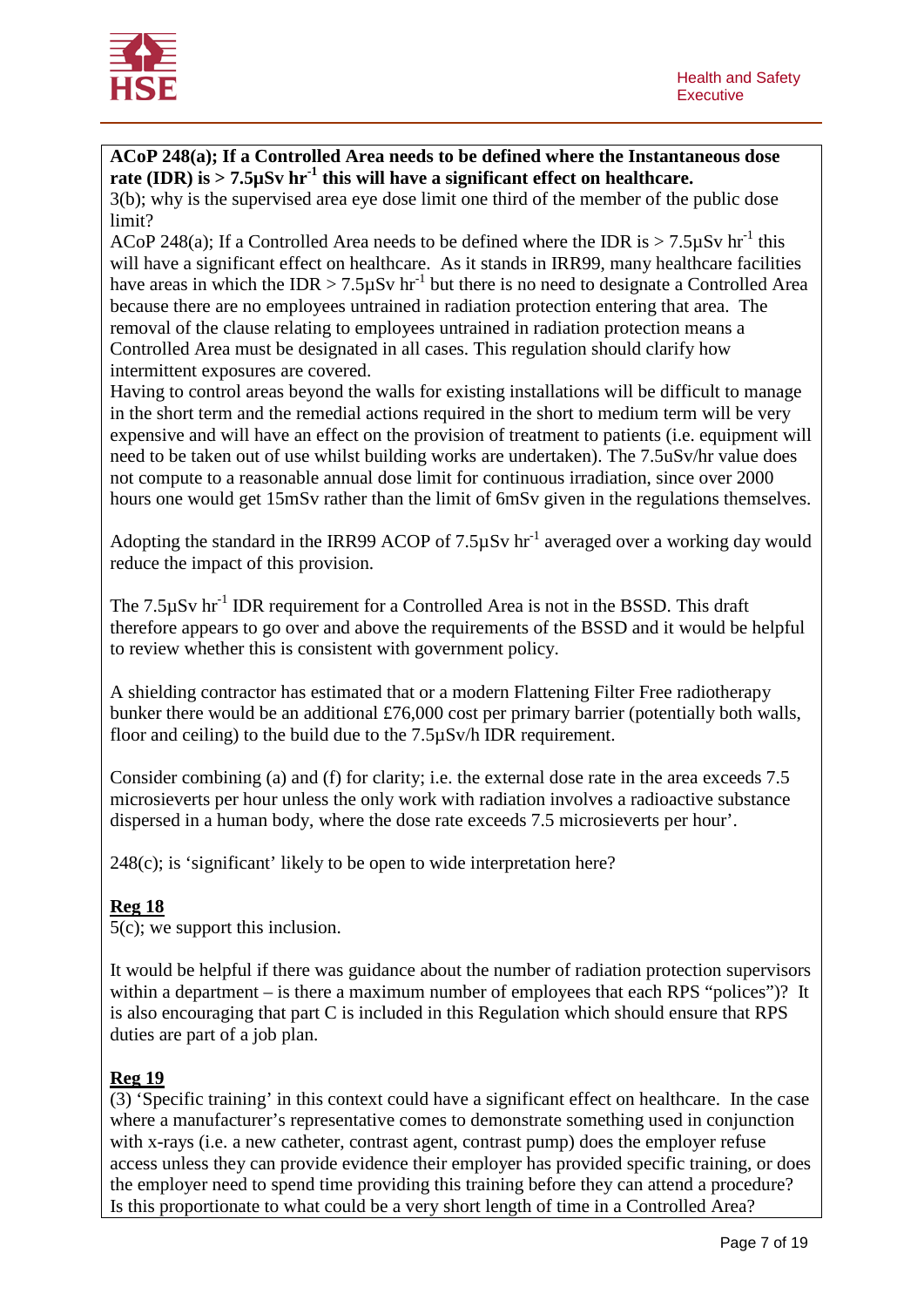

This will have financial implications on one or both employers if it is necessary to provide training. It will have clinical implications if representatives are no longer permitted to attend and demonstrate improvements.

Why is direct supervision of the non-classified outside worker by local staff no longer adequate?

Personal monitoring should be undertaken for non-classified individuals based on risk assessment. A requirement for robust environmental monitoring should be in the Regulation, ACOP or guidance.

### **Reg 20**

**Key points**

**(2a) Dose rate has been defined in Regulation 2 as measured over one minute – it does not seem compatible with this definition to then allow the dose rate to be averaged over a suitable period in this regulation.**

(2a) Dose rate has been defined in regulation 2 as measured over 1 minute – it does not seem compatible with this definition to then allow the dose rate to be averaged over a suitable period in this regulation.

Further, how can this be measured in areas where very low exposure times are encountered? These cannot be measured by any reasonably available dose monitor.

Is it acceptable to use in-beam measurements and estimate the likely surrounding dose rates by calculation? If passive monitors are left for extended periods they can only be averaged over a period of many hours (akin to TADR or TADR2000) and so are not compatible with the definition of dose rate in regulation 2.

Some guidance on what would be acceptable is required.

ACoP 348; The ACoP should not state 'must be tested at least annually' then also state that equipment may require testing more or less than that frequency. Either make a requirement for it to be tested and allow local decision through Risk Assessment or specify annually if there is sufficient reason to do so.

### **Reg 21**

ACoP 376 – We agree that the ACoP should be reworded to provide clarification. This paragraph only considers effective dose rate. Should this be extended to equivalent dose rate to consider the need for classification in a new post on the basis of eye dose and extremity dose?

This is an example of where the ACoP finds it necessary to clarify what 'significant' means. The regulations and ACoP have many other uses of the word 'significant' where no such clarification is offered.

### **Reg 22**

We support the change in record keeping from 50 to 30 years.

#### **Reg 23**

We support the move of ACoP 415 to guidance.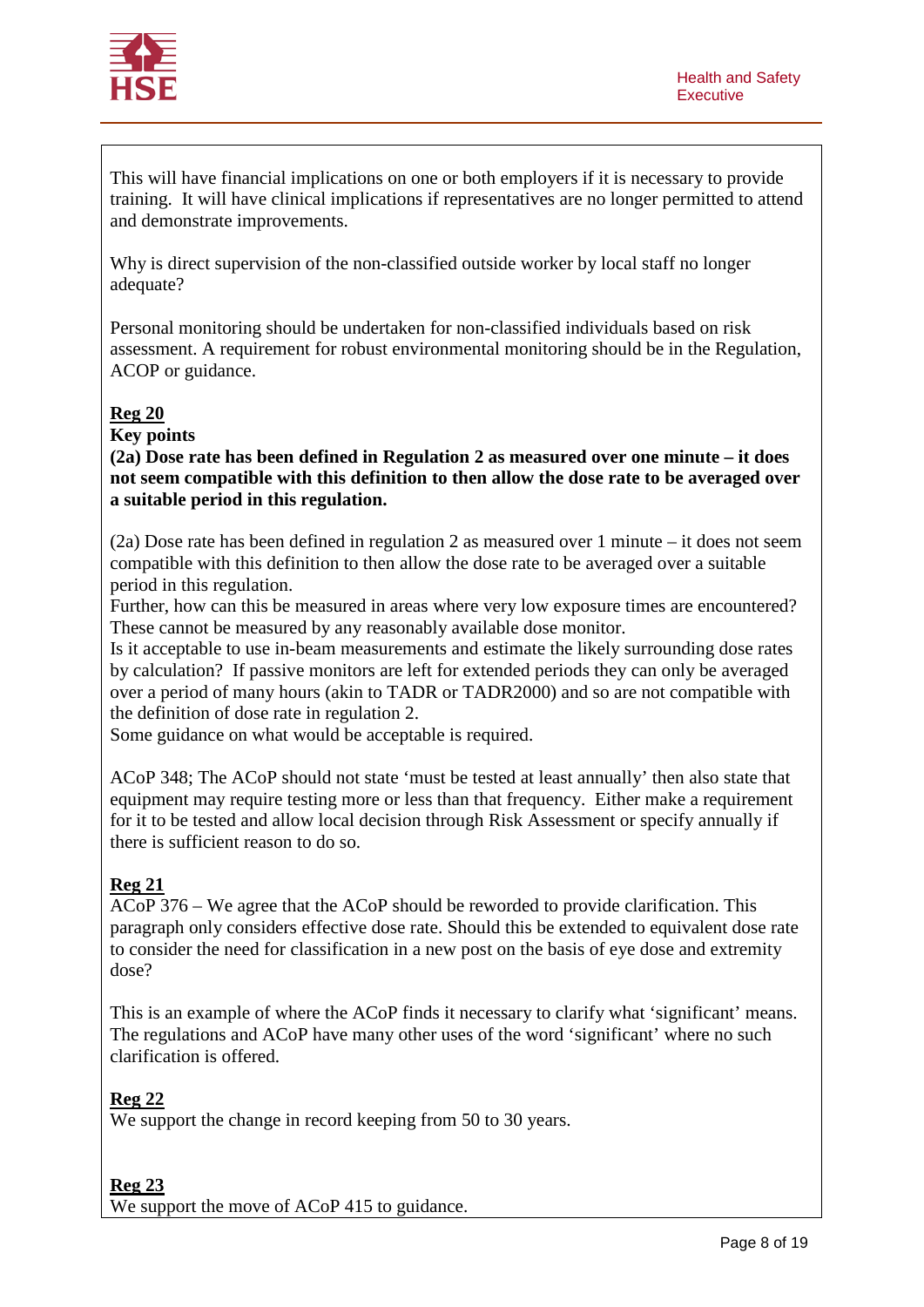

# **Reg 24**

ACoP 420 – Text indicates that this paragraph is being redrafted, therefore, we are unable to comment. It is important that there is consultation on the redrafted wording when it becomes available since it could be used in enforcement action.

We support the move of ACoP 421 to guidance.

## **Reg 25**

**Key points**

**Will workers who have been classified due to eye doses have eye tests? If so the appointed doctor may not be appropriate to carry this out. There is also a lack of appointed doctors across the UK.**

We support the move of ACoP 446 and 447 into the regulation as required by the Directive. We support the deletion of ACoP 448 and 466.

Will workers who have been classified due to eye doses have eye tests? If so the appointed doctor may not be appropriate to carry this out. There is also a lack of appointed doctors across the UK. Further guidance to the appointed Doctors on what medical examination should be performed may also be required.

## **Reg 29**

We agree with the inclusion of theft to this regulation. ACoP 494: we agree with the deletion.

## **Reg 31**

Will the way this Regulation is presented be affected by SEPA making considerable changes to their own authorisation framework (consultation is concurrent with this one)?

## **Reg 32**

ACoP 522: state that the existing ACoP will be moved to the Regulation; this does not seem to have been the case.

## **Reg 33**

Approximately half of those questioned are in favour of Regulation 33 remaining in IRR17 instead of moving to IRMER. They think that the requirement for patient dosimetry should move to IRMER.

## **Reg 35**

**Key point**

**We would strongly request the inclusion of an explicit duty on the employee to wear any dose meter that is issued to them by their employer (when wearing them is a reasonable requirement)**

It would have been operationally useful to explicitly state that Regulation 35 applies to nonclassified workers in ACOP or guidance.

# **Schedule 3**

**Key point**

**From previous communication with HSE it was our understanding the subsidiary dose limit for a "woman of reproductive capacity" was to be removed but it is still in the**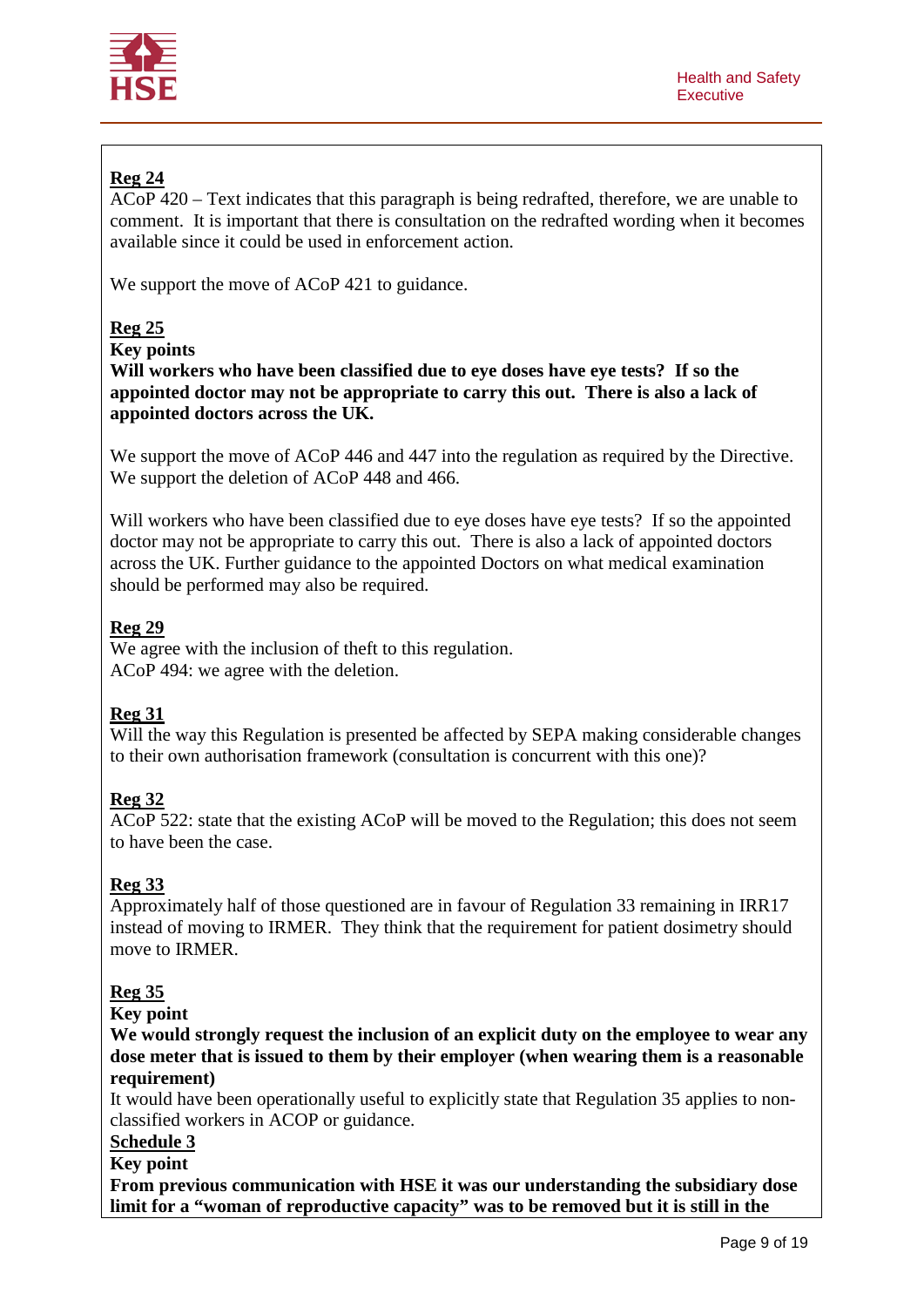

### **draft.**

The removal of this subsidiary dose limit would be accepted as it is not part of BSSD and is not used in practice

### **General comments**

It is felt that explanation of certain key terms could be improved; e.g. what is viewed by HSE as "significant"?

# **Q 3.1 Do you think that the proposed changes make the revised ACoP:**

| More easy to understand than the current ACoP?    |  |
|---------------------------------------------------|--|
| Less easy to understand than the current ACoP?    |  |
| About the same to understand as the current ACoP? |  |

If not, which parts are not clear and why?

Only worry is that some requirements being moved into "guidance" – is this going to be nonstatutory guidance? If so, perhaps it would be seen as being less important. Example for 272 Reg 17(1)

Regarding 114 Reg 8(2) – other professional body PPE guidance should be cited as well as the HSE guidance.

362 Reg 19(4) – it is important that environmental monitoring is properly undertaken when personal dosimetry is not routinely offered for non-classified workers.

538 Reg 32(3)-(4); 539 Reg 32(3)-(4); and 540 32(3)-(4); – the points about a QA programme are still important and should be retained in regulation.

## **Q 3.2 Are there any impacts from revision of this ACOP that we should be aware of?**

ACoP 248(a) and the requirement to designate a Controlled Area where the IDR exceeds 7.5 $\mu$ Sv hr<sup>-1</sup> regardless of whether those entering the area are trained in radiation protection or not will have significant operational and financial implications in healthcare across all modalities (i.e. Radiotherapy, Nuclear Medicine and Radiology (including dental)). As it is currently written, this will have a significant effect on the cost estimates in the Impact Assessment (which will be significantly increased).

The medical sector has repeatedly asked that the intermittent nature of X-ray generator workload be considered in the new regulations where this IDR is simply not helpful. Does the fact that the dose rate is not specified within the Directive make this "gold plating"?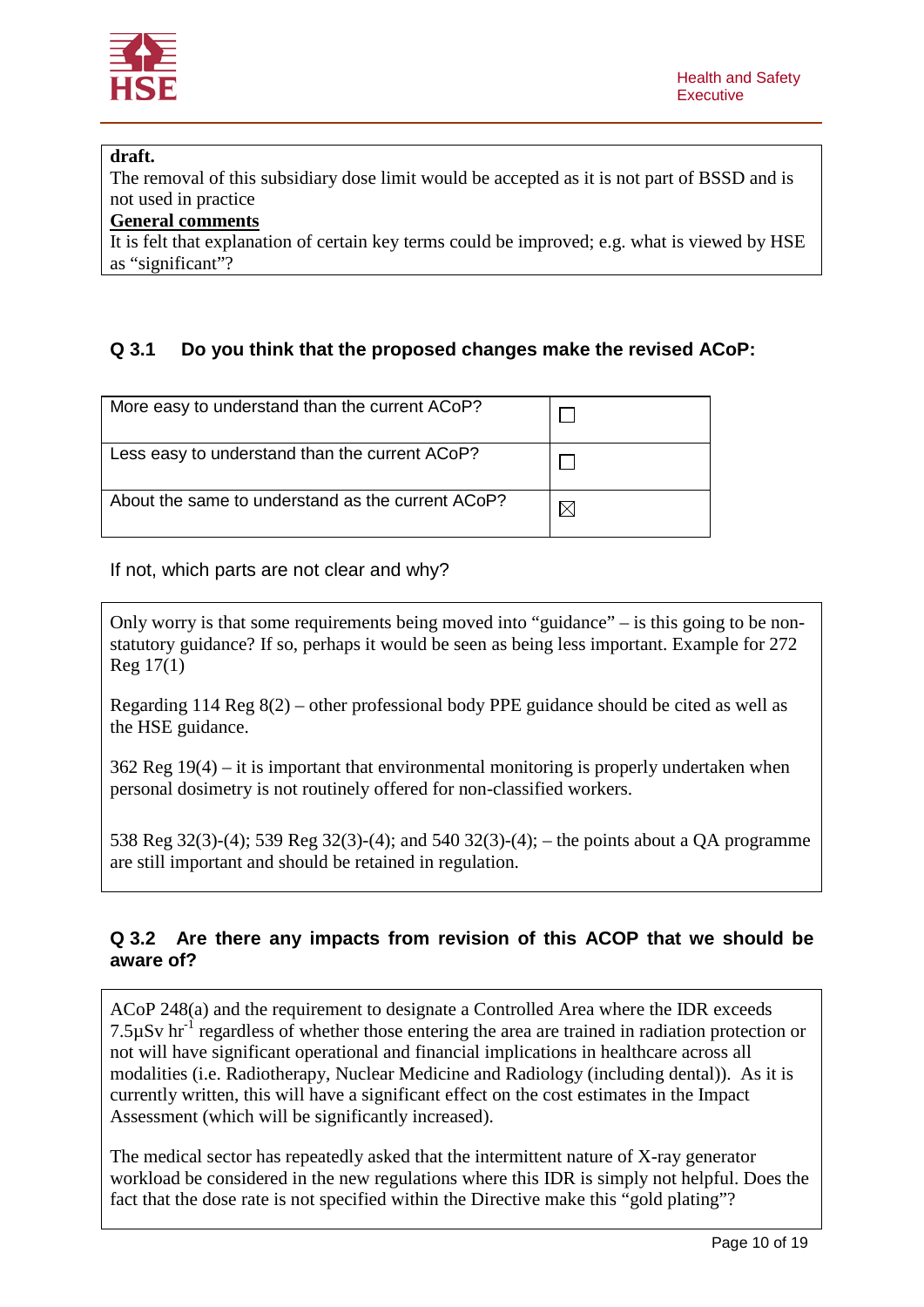

ACoP 348; It depends on how this is written in its final form. At present, the ACoP states that monitoring equipment 'must be tested at least annually'. For some equipment used in low-risk areas this is likely to be too frequent which will lead to an unmerited additional cost. Costs will be proportionate if it is left to the employer and their RPA to assess how often the equipment should be tested.

ACoP 420 – It is important that there is consultation on the redrafted wording when it becomes available since it could be used in enforcement action.

Agency staff are frequently employed in the medical sector. There may currently be a degree of weakness in the dialogue between employees of other employers (the locum agency) and the hospital. Dialogue should have been happening anyway, but with the previous directive only concentrating on classified workers, this may need to be a change in culture.

ADS for the lens of the eye. It is mentioned in the document that there will need to be a significant improvement in the provision of this service. However, this will need to be implemented quickly and may be challenging within the timeline for legislation implementation.

P16 81 Reg 8 (2) seems ok to delete this reference to direct visualisation of fluoroscopy screens (do any still exist in medicine?)

**Q 4. HSE is intending to implement changes to IRR on the 1st January 2018, which is 5 weeks earlier than the expected EU implementation deadline. See para 22 for the full reasons for this decision. Should HSE implement IRR on the 1st January 2018? If not, please give details.** 

| Yes | $\bowtie$ |
|-----|-----------|
| No  |           |

If No, please state why ?

Yes. Implement the new IRR on  $1<sup>st</sup>$  January 2018. However, be aware that lens of the eye ADS provision may take time to catch up.

# **The following questions relate to the cost estimates described in Chapter 2 of the Impact Assessment at Annex (ii)**

**Q 5.1 Additional costs arising from changes to the eye dose level**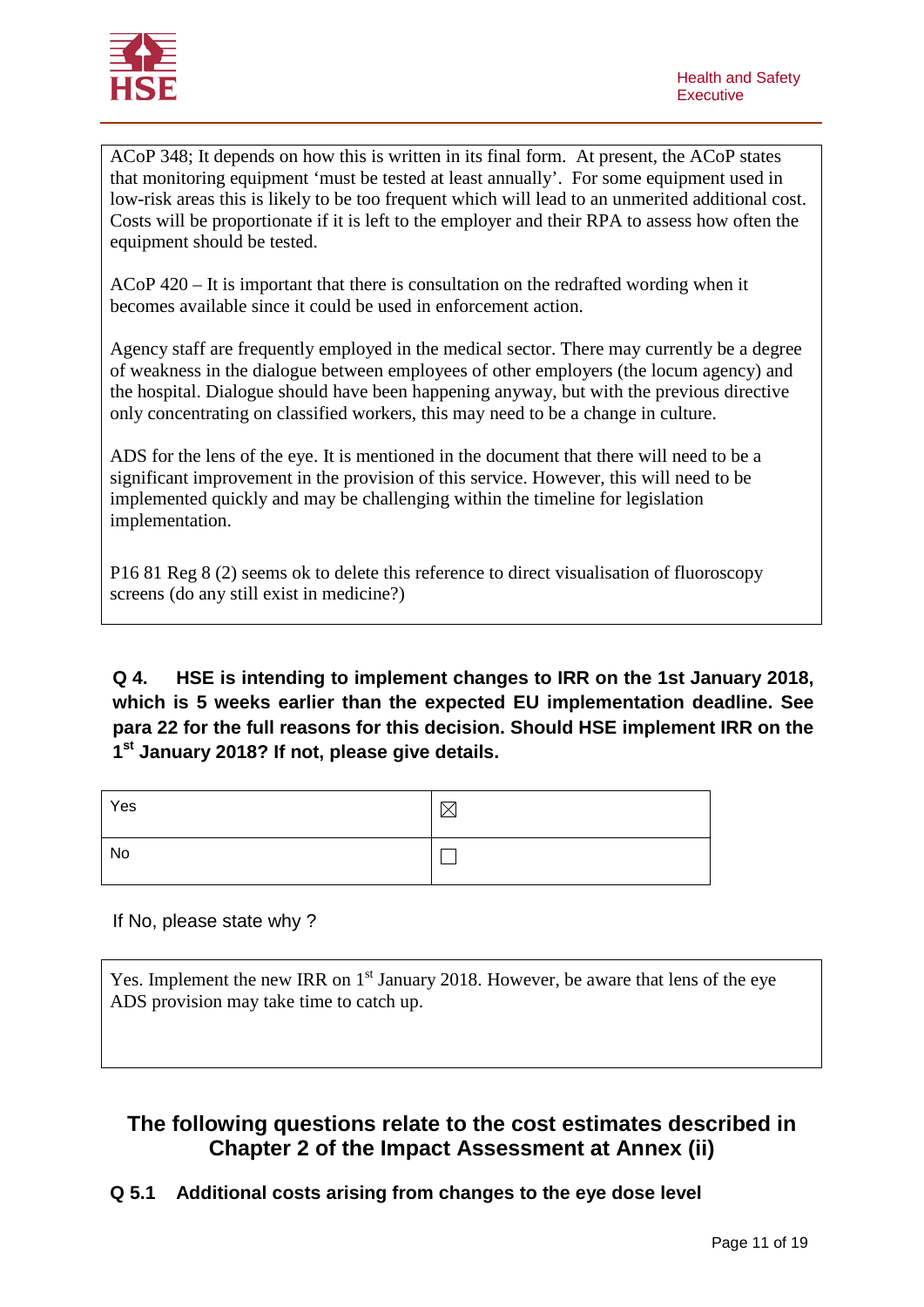

### **Does your organisation expect to classify any additional workers as a result of the proposed change in the classification level for eye doses from 45 mSv to 15 mSv?**

| Yes |  |
|-----|--|
| No  |  |

### If so, approximately how many? Please select:

| $Nil - 2$ |             |
|-----------|-------------|
| $2 - 5$   | $\boxtimes$ |
| $5 - 10$  |             |
| $10 - 15$ |             |
| $15 - 20$ |             |
| $20+$     |             |

#### **Q 5.2 Does your organisation expect to implement any additional control measures to reduce eye doses in order to comply with the proposed 20 mSv eye dose limit?**

| Yes | ⌒ |
|-----|---|
| No  |   |

If so, what types of controls? Please provide details of the likely costs of implementing these controls. Include where possible: purchase costs, installation costs, staff time, contractor costs.

IPEM has no employees working directly with ionising radiation, however it is aware that in diagnostic radiology departments across the UK, they will have to purchase at least one pair of lead glasses per interventional radiologist/cardiologist with a reasonable workload. Some staff members will require two pairs - prescription/non prescription. Prescription pair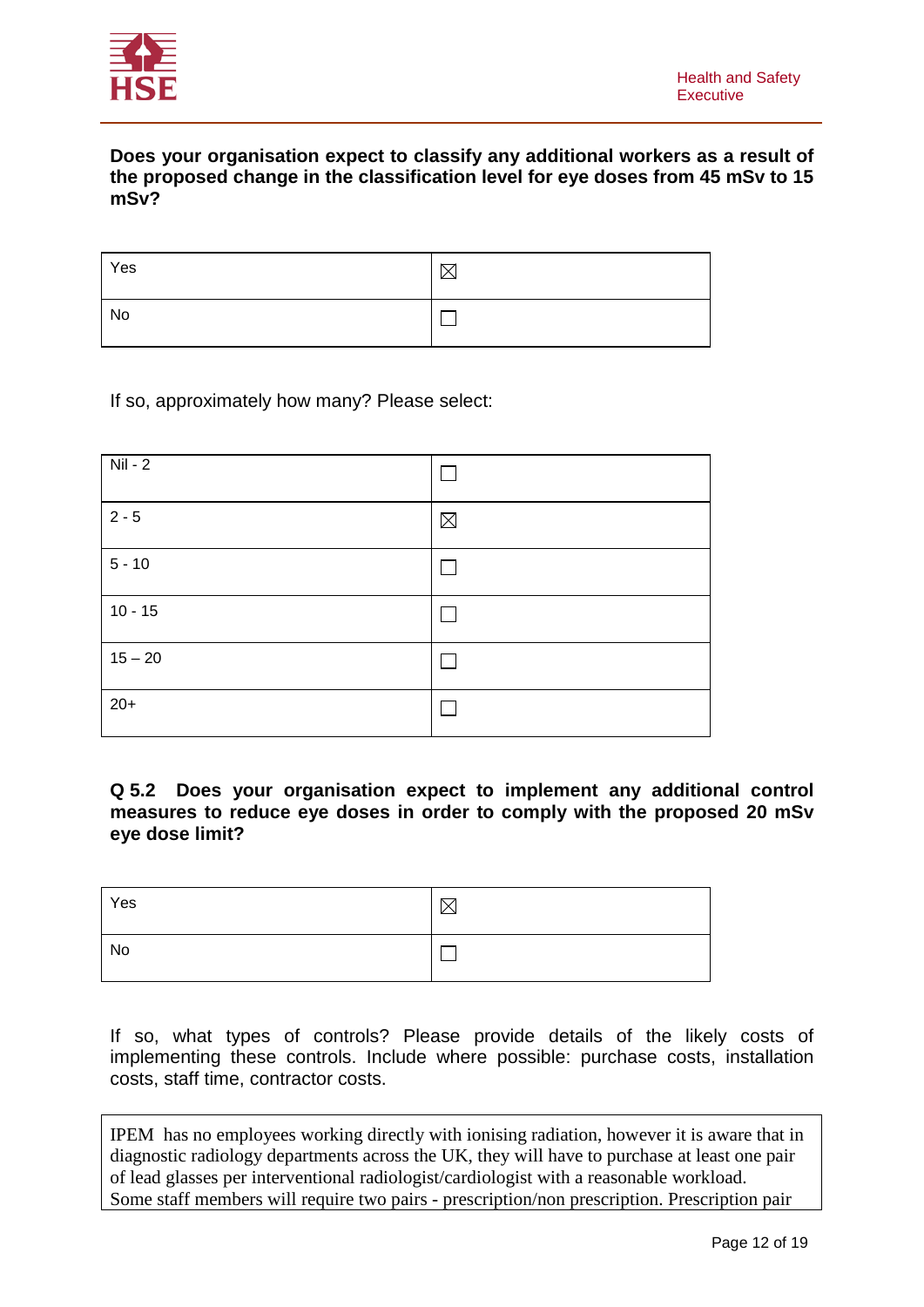

will need updated with changes in eyesight.

#### **Cost of shield:**

- Secondary shields are likely to be required in interventional rooms on opposite side of table This has an indicative cost of 2 x £4000 if not installed during room installation/refurbishment additional installation and down time cost.

#### **Existing theatres may have to be retrofitted for shields;**

- **-** Indicative cost of £7,200 to retrofit
- Estates time to visit theatre to assess suitability of installation involving Theatres,
- Vascular/Interventional Consultants, Theatre management staff, Physicist.
- 2 days Theatre down time 1 day to retrofit, second day to deep clean.

#### **Cost of Classification process (2-5 staff):**

- **-** Admin time 1hr (Senior Clinical Scientist)
- Medical Surveillance Cost of medical examination
- Workers time to attend medical

#### **Risk Assessment (work prior to installation of shield)**

- Meetings with staff to discuss eye doses 2-3 hours
	- Consultant Interventional Radiologists/Cardiologists/Surgeon
	- RPS Interventional/Theatres
	- Theatre manager
	- Clinical Scientist/RPA
	- Admin staff
- Analysis of eye dose data and workloads for RA Clinical Scientist time 8 hrs

- Report to Radiation Safety Committee – 4 hrs

Some departments will start some start an audit of staff eye doses.

- Overall there is scepticism about the projected costs and additional PPE for complying with reduced eye dose limit. Additionally, more encouragement of the use of lead screens is required as these are not always deployed.
- The main 'headline' change in regulations concern a marked reduction in the classification level for eye dose (from 45 mSv to 15 mSv) and then even greater reduction in the proposed eye dose limit (from 150 mSv to 20 mSv). This will inevitably lead to the classification of at least some interventional radiologists, but potentially also some radiopharmacy workers and PET/CT staff. Further expense will be incurred by monitoring a significant workforce who will now be near to investigational or classification limits, who previously would simply not have been monitored for eye dose. These costings are underestimated.
- Furthermore, of note is also the increasing awareness of association of brain tumours by interventional radiologists/cardiologists in the side of the head closest to the radiation exposure. This requires side of head monitoring and a head shield, as the eye shielding alone will not protect.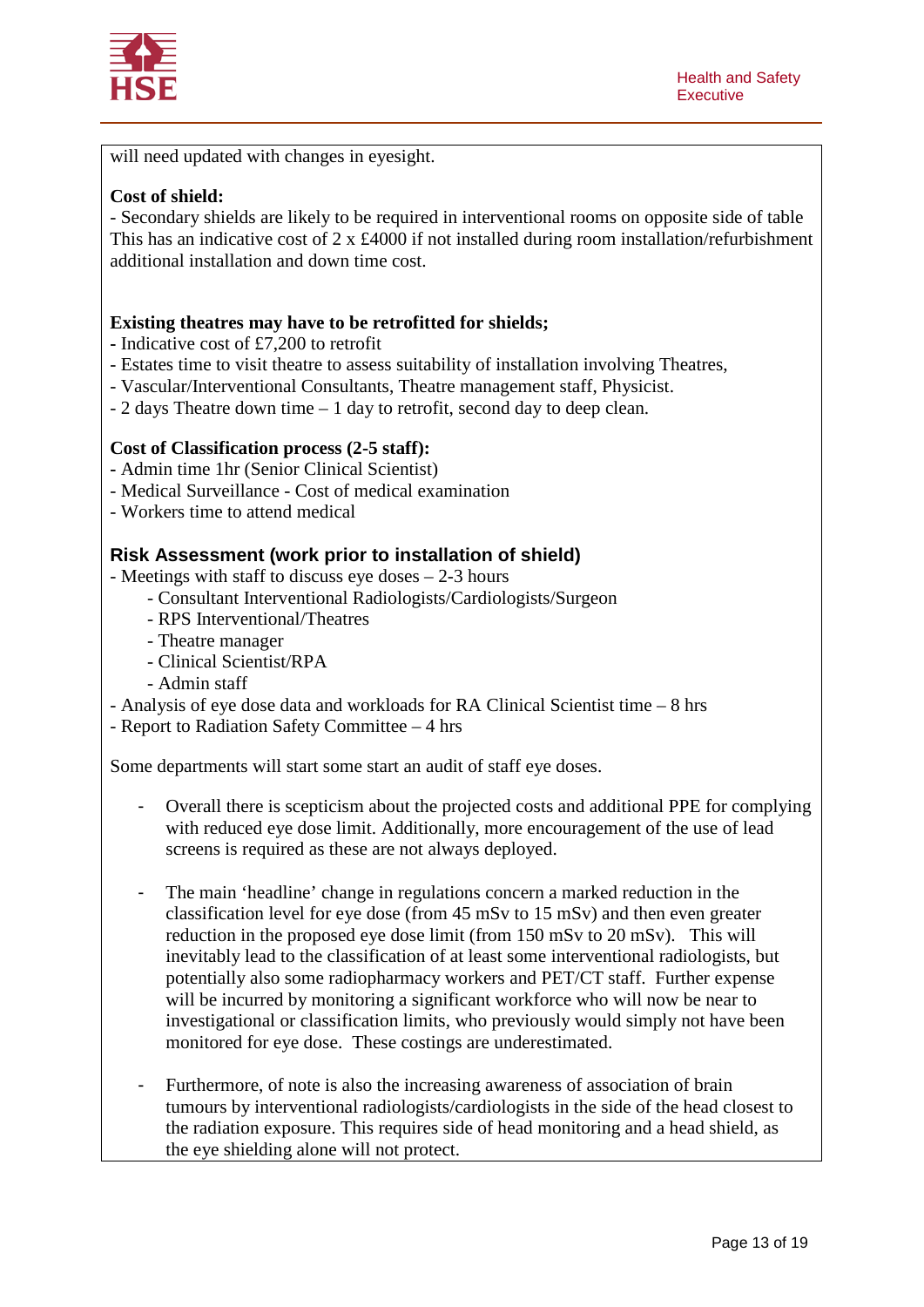

### **Q 5.3 Does your organisation expect any impacts arising from the change in eye dose limit or classification level, other than those included in the Impact Assessment?**

| Yes | ☞ |
|-----|---|
| No  |   |

If yes, please provide describe these impacts and, where possible, quantify the additional costs arising from them.

In cases where a radiology department cannot find funds to install ceiling suspended eye shields, those shields cannot be retrofitted or they prove ineffective in reduce measured eye doses below 20mSv, the cost of employing additional vascular surgeons, cardiologists and interventional radiologists could run to £200K per annum per additional staff member. These additional members of staff would be required to maintain the provision of service.

A shielding contractor has estimated that or a modern Flattening Filter Free radiotherapy bunker there would be an additional £76,000 cost per primary barrier (potentially both walls, floor and ceiling) to the build due to the 7.5µSv/h instantaneous dose rate requirement.

The professional bodies need to ensure that staff are aware that the reduced eye dose may impact on some of their practice – for example interventional radiographers and radiology staff if they are not currently using PPE.

### **Q 6.1 Additional costs arising from changes to the definition of 'outside workers'.**

**The BSSD widens the definition of Outside Workers (OWs) to include nonclassified OWs. Will the change in definition (i.e. to include non-classified outside workers in the definition of outside workers) have any impacts on your business?**

| Yes | ╲. |
|-----|----|
| No  |    |

### **Q 6.2 Please describe and, where possible, quantify, any additional costs that your organisation would incur because of the change in definition.**

Regulation 19(3) means that non-classified outside workers will require specific training as outlined in regulation 19(2biii).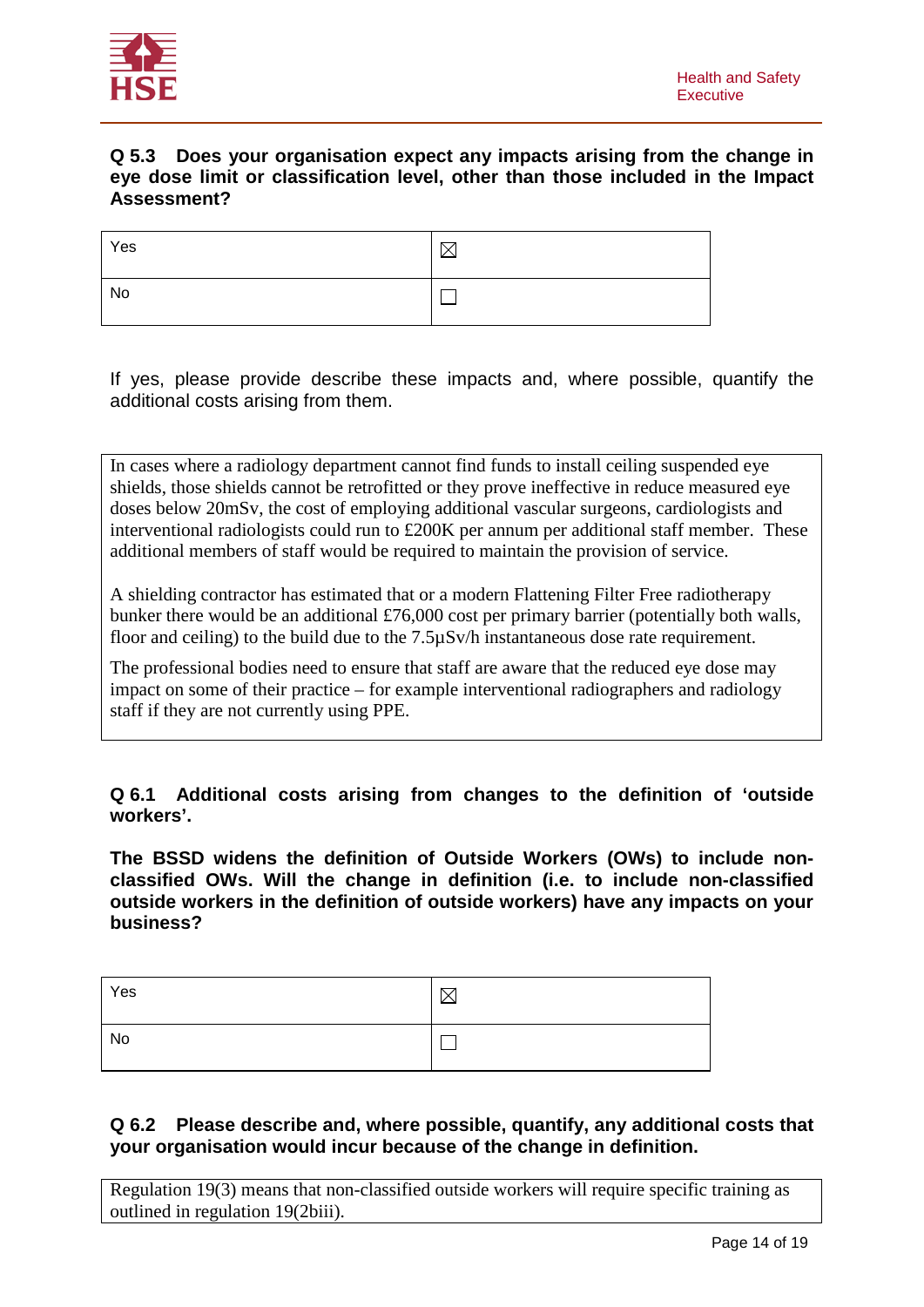

The training needs to be pursuant to Regulation 15, meaning it needs to have a component specific to the environment in which they will be working.

If a healthcare employer needs to provide training to every non-classified outside worker that attends there will be a significant cost burden.

Such attendance is a reasonably regular event – manufacturer's representatives will demonstrate their new or improved products during clinical procedures; the NHS will not purchase something it has not seen demonstrated.

If training pursuant to Regulation 15 takes 30 minutes to deliver the true cost burden could be as high as £100 per instance depending on the frequency of delivery. Estimating the number of instances per annum is difficult but could run to 10+ a year.

Is this proportionate to what could be a short length of time in a Controlled Area? Could the spirit of the regulations not be met by ensuring direct supervision of the individual when in the Controlled Area?

### **Q7 Additional costs from recording and analysing events that cause (or potentially cause) the contingency plan to be enacted (Regulation 13)**

### **Q7.1**

Does your organisation currently record and analyse events that cause (or which might potentially cause) a contingency plan to be enacted?

| Yes |  |
|-----|--|
| No  |  |

If 'No', approximately how many such additional events would you expect to record annually, if any, in order to comply with the proposed Regulation 13 – Contingency Plans?

The following response is what is found in many hospital Nuclear Medicine departments. "Events are recorded on the Trust eReporting system and subsequently managed and analysed. However incident reporting is not linked to whether a contingency plan is enacted (although they frequently overlap) so additional reporting will be required. It is hard to estimate number of incidents though as already stated in the impact assessment." So in short, we are doing the right thing, but will need to specifically report these issues.

## **Q 7.2**

How much would it cost to record and analyse each specific event? (Please, as far as possible, describe how much time would be required, on average, the job title(s) of staff involved, and the cost of that time (i.e. the wage rate of the person(s) performing the task).)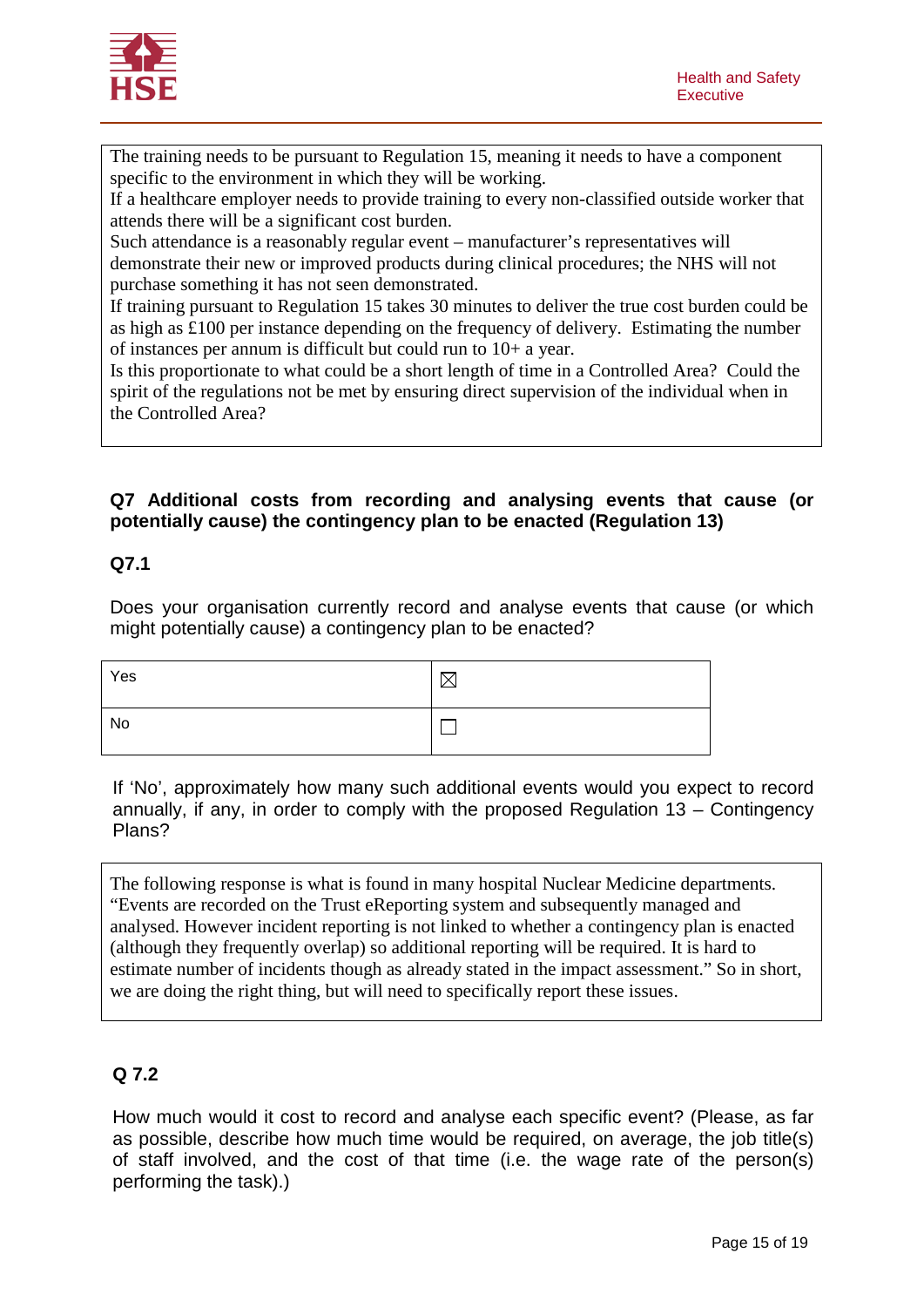

Difficult to calculate. Dependent on the nature of the incident and whether it is a new or recurring event.

### **Q 8 Table 4, on page 48 of the Impact Assessment describes the changes to regulations that are not expected to lead to significant costs to business.**

What do you think about HSE's assessment of these changes?

| Strongly agree    |             |
|-------------------|-------------|
| Agree             | $\boxtimes$ |
| Slightly agree    |             |
| Slightly disagree |             |
| Disagree          |             |
| Strongly disagree |             |

If you disagree, please provide more details

### **Q 9. Do you have any other comments on the assumptions or cost estimates in Chapter 2 of the Impact Assessment for the changes to the Ionising Radiations Regulations?**

Regarding estimating the number of workers who will be classified in healthcare as a result of changes to the eye dose limit; the HSE at no point has considered the increasing complexity of interventional procedures in radiology. PHE monitoring undertaken in 2013 or even 2015 might not be a good reflection of eye doses in the coming years. In the same way, the HSE's assessment of its own database may also fail to properly estimate the increased number of classified workers.

Regarding the provision of training; current HSE estimates have not taken into account the need to provide training for outside workers under Regulation 19 pursuant to Regulation 15.

Missing altogether – the HSE has not considered anywhere the cost of operational downtime and then the provision of additional shielding in healthcare due to the ACoP 248(a) now stating that if the IDR exceeds  $7.5\mu Sv$  hr<sup>-1</sup> there is a requirement to designate a Controlled Area regardless of whether the staff in that area are trained in radiation protection or not. These costs are hard to estimate, but in Radiotherapy departments alone could run to several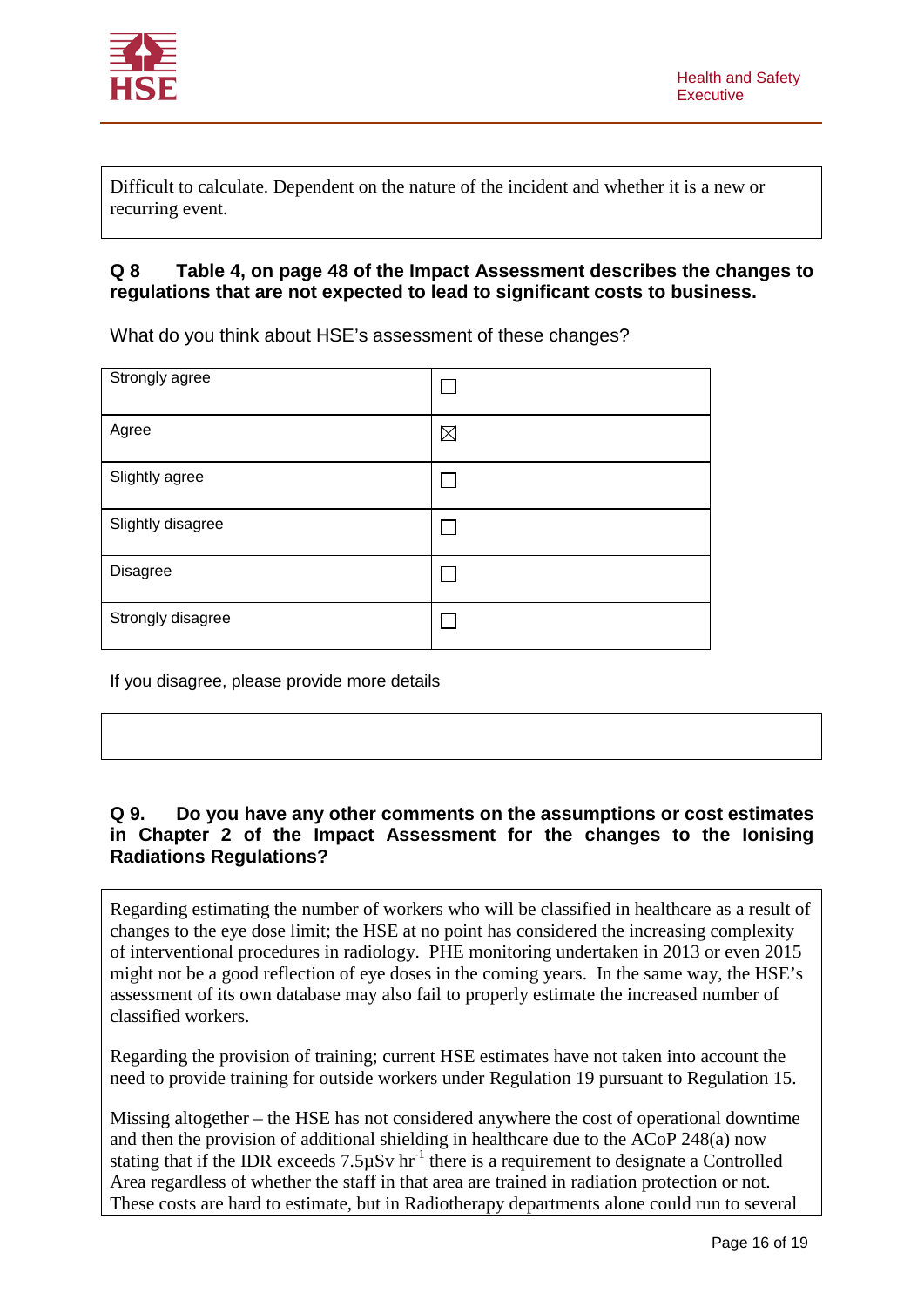

hundred thousand pounds. UK wide, it is likely this will run to millions.

It seems unfortunate that a potential opportunity for some simplification or rationalisation of radiation safety monitoring was not taken, for instance, combining Environmental Agency requirements with these HSE requirements under a single umbrella may have reduced unnecessary duplication, saved time and money, without any detriment to patient safety, or in this case staff/public safety.

Impact assessment 230/231 It is not the case generally in the health service that outside workers in the same way as employees and therefore has the potential for a significant impact when considering the number of cat B outside workers across the sector.

### **The Graded Approach**

BSSD requires the introduction of the Graded Approach to regulatory control, which is a risk-based system comprising of three levels (notification, registration and licensing). The Directive does not explain how the process for practices to notify, register or licence should work but it is implicit the system is robust and informs the system of regulatory control put in place by the Competent Authority. The Directive also allows the Competent Authority to extend the requirement to register or licence to certain practices based on regulatory experience and taking account of the expected/potential doses from the practice.

HSE acknowledges that the following proposals go beyond the minimum requirements of the Directive and have the potential to introduce costs to dutyholders, specifically:

- extending the scope of licensing to ensure that practices that pose the same risks are subject to the same regulatory controls;
- requiring the renewal of registrations and licenses to ensure up-to-date information on which to base our interventions

By proposing this HSE is going beyond the minimum requirements of the Directive but this will allow us to target inspections, provide up-to-date information on dutyholders, ensure the effective operation of the Graded Approach system and achieve a level of parity with some existing Government Regulators' approach in this area. It is expected registration and renewal will incur a fee. The fee(s) are unknown at this time.

### **Do you agree with HSE's approach for:**

### **10.1 Extending the scope of licensing to ensure that practices that pose the same risks are subject to the same regulatory controls**

If no, please explain why and provide any burdens imposed (including costs)?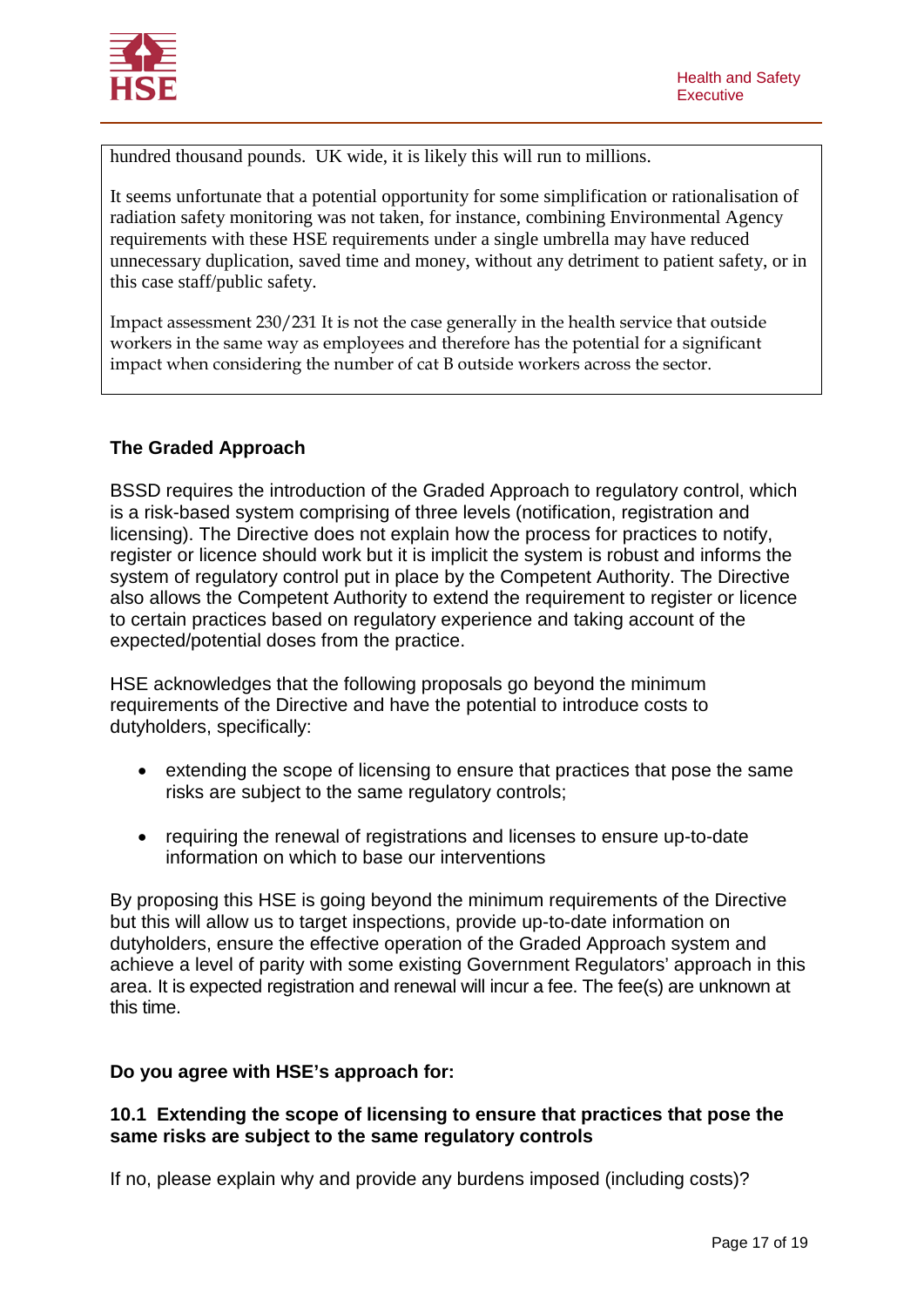

In principle yes, but is the amount of work placed upon employers to demonstrate that they meet the conditions of the licence (as yet unknown) before the Regulations come into force proportionate given the level of scrutiny the application will receive (suggested to be none, or at least minimal)?

What justification is there for the significant increased cost and work involved in obtaining a licence compared to a registration unless the HSE intend to give a higher level of scrutiny to the application or undertake regular inspections of licensed employers?

Without licence conditions and ongoing inspections against those conditions, what is the justification for the renewal of a licence? If it's simply to inform the HSE that the practice is still undertaken, a requirement that the employer inform the HSE upon the cessation of the practice is a cost free method of ensuring the same outcome.

Would like to know about fees associated with this. We are concerned about multiple site organisations, and the impact and complexity this might bring.

### **Do you agree with HSE's approach for:**

#### **10.2 Requiring the renewal of registrations and licenses to ensure up-to-date information on which to base our interventions**

If no, please explain why and provide any burdens imposed (including costs)?

If the justification for requiring renewal of licences and registration is having up to date information on which to base interventions, we feel that the HSE should be able to demonstrate that it is undertaking a proportionate number of interventions given the scope of the practices that are licensed and registered. It is our understanding that the HSE is currently only undertaking reactive investigations in response to matters reported to them as required by IRR99. If that is to continue, it is hard to see what benefit an up to date list of licensed and registered employers is to the HSE and it is difficult to justify the cost of renewal to employers.

Would it be possible to just notify of changes of practice rather than have the administrative burden and costs of renewals?

The graded approach for notification, registration and licence applications is not very robust. It is entirely based on trust with no need to evidence any of the requirements. There does not seem to be any intention to spot check or audit this process. It sounds as if it will be the employer completing the application and there is no advice regarding if this is a delegated task who might be qualified to do so.

### **Q 11. Are there any further comments you would like to make on the issues raised in this consultative document?**

The professional bodies represented would like to see how IRR17 interfaces with the new